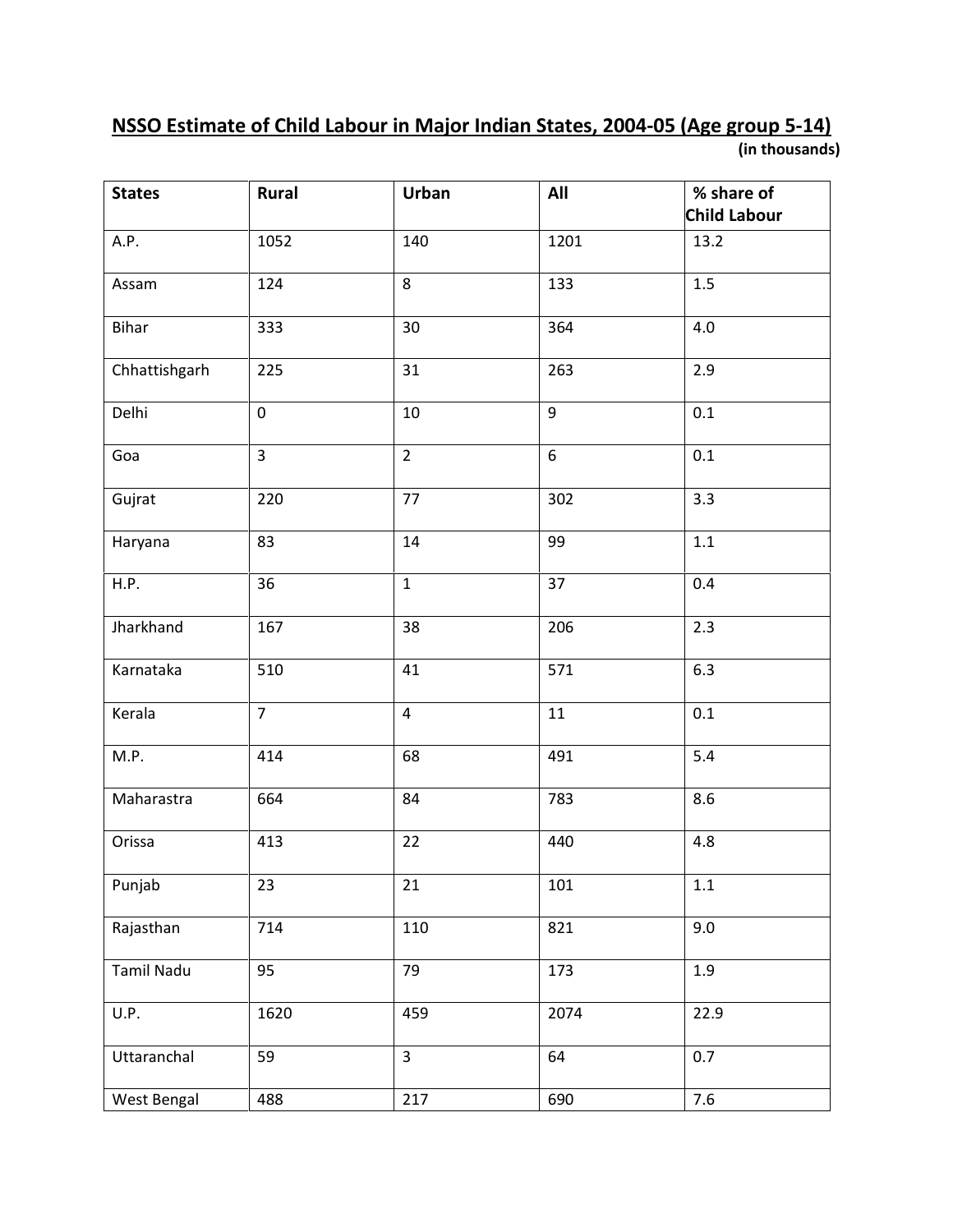| India | 7445 | 1525 | 9075 | 100.0 |
|-------|------|------|------|-------|
|       |      |      |      |       |

Source: Derived from Unit Level Records of NSS, 2004-05

## NSSO (66<sup>th</sup> round of Survey) on Child Labour in Major Indian States, 2009-10

(Age group 5-14)

| <b>States</b>  | <b>Male</b> | <b>Female</b> | All    | % share of<br><b>Child Labour</b> |
|----------------|-------------|---------------|--------|-----------------------------------|
| A.P.           | 108923      | 125739        | 234662 | 4.71                              |
| Assam          | 156488      | 32666         | 189154 | 3.80                              |
| <b>Bihar</b>   | 235309      | 41213         | 276522 | 5.55                              |
| Chhattishgarh  | 4305        | 7321          | 11626  | 0.23                              |
| Delhi          | 18576       | $\mathbf 0$   | 18576  | 0.37                              |
| Gujrat         | 166432      | 224255        | 390687 | 7.84                              |
| Haryana        | 50737       | 21459         | 72196  | 1.45                              |
| H.P.           | 4456        | 2942          | 7398   | 0.15                              |
| <b>J&amp;K</b> | 12413       | 16872         | 29285  | 0.59                              |
| Jharkhand      | 67807       | 14661         | 82468  | 1.65                              |
| Karnataka      | 110589      | 115908        | 226497 | 4.54                              |
| Kerala         | 1182        | 1583          | 2765   | 0.06                              |
| M.P.           | 149142      | 41875         | 191017 | 3.83                              |